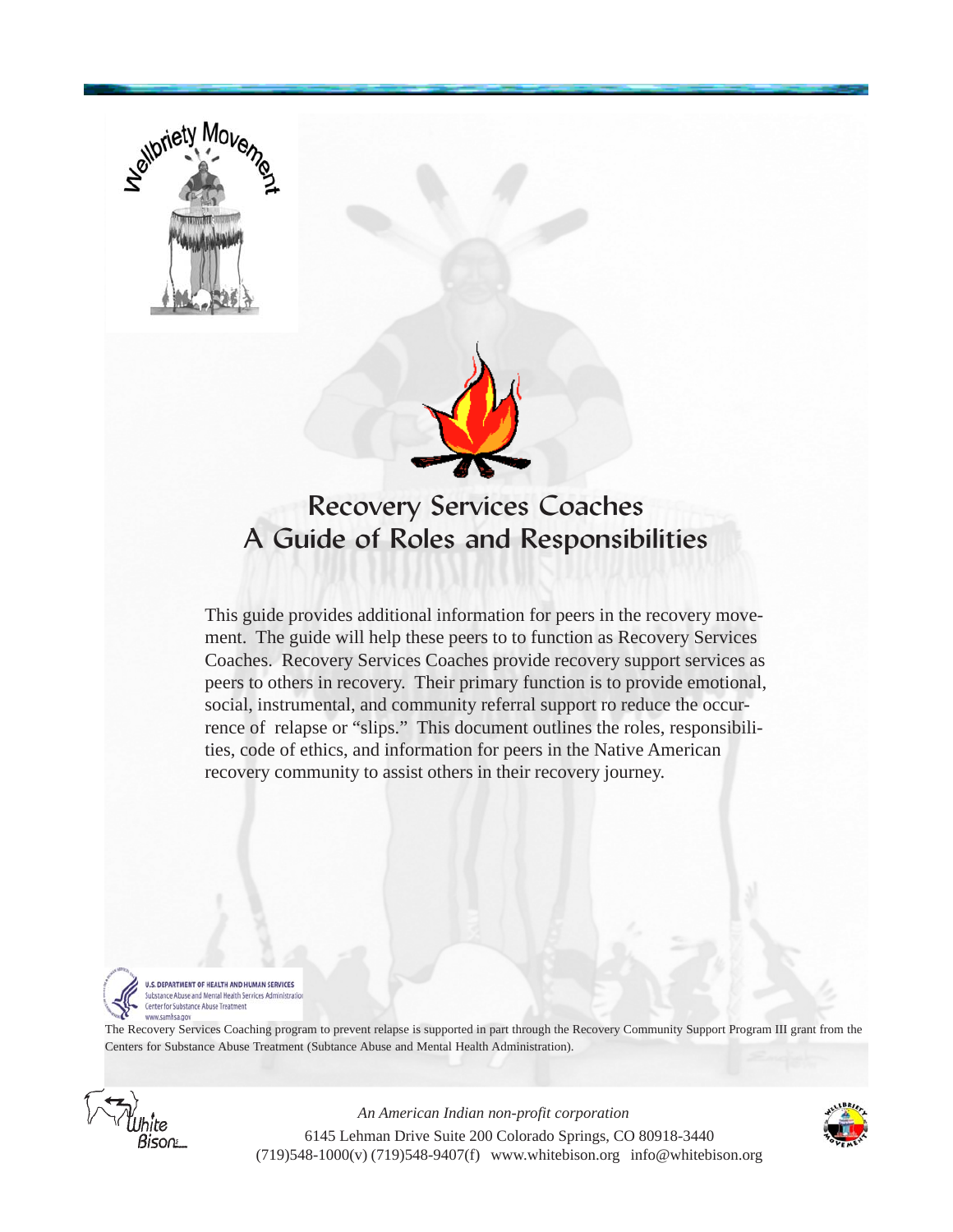

Where have the elders gone?....Where are they, the people who are suppsed to be leading us? Annabelle Eagle, Ute



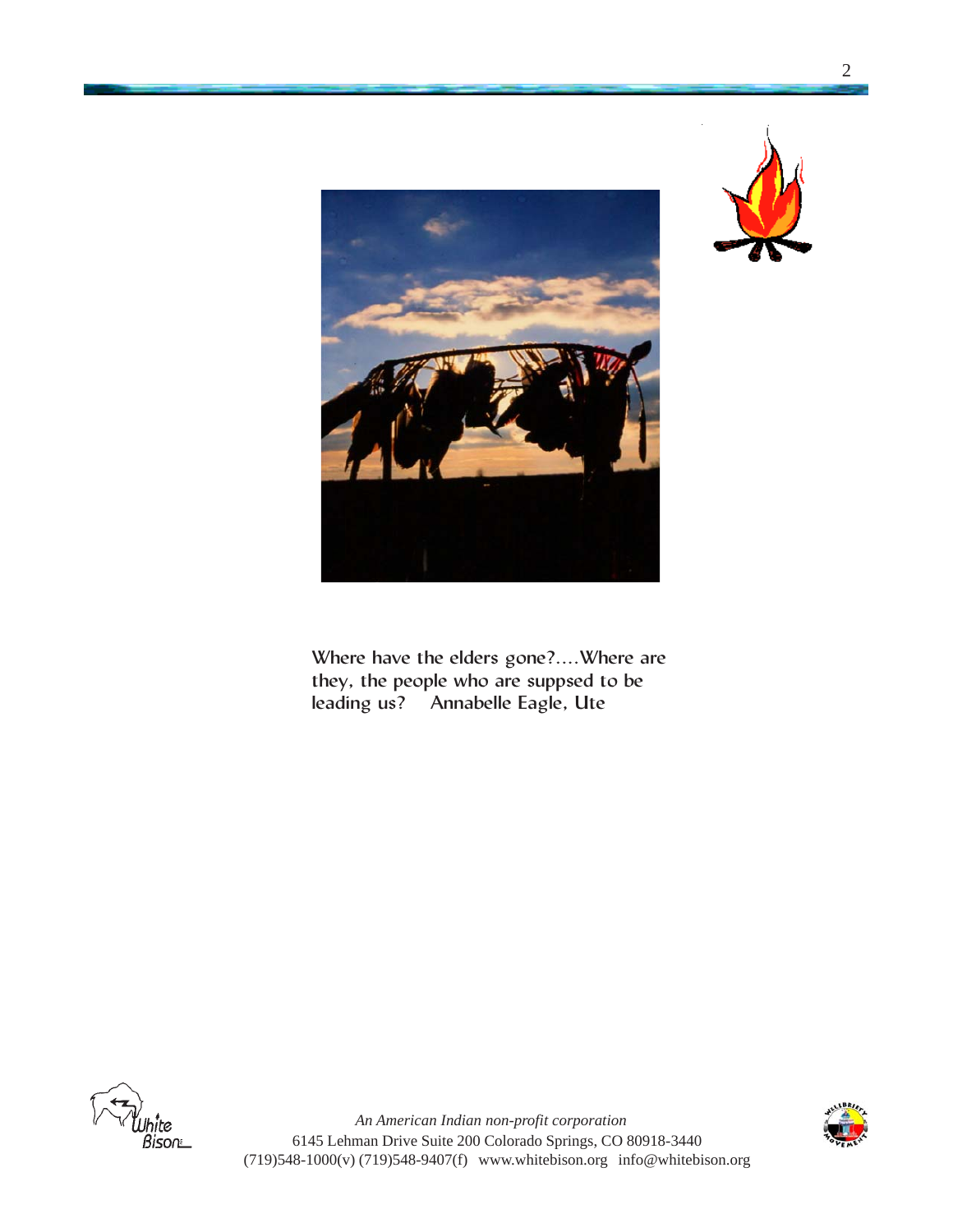

| Preventing Relapse through Recovery Support Services 4 |  |
|--------------------------------------------------------|--|
|                                                        |  |
|                                                        |  |
|                                                        |  |
|                                                        |  |
|                                                        |  |
| Risks and Protections for Participants 13              |  |
| History of Native American Approaches to Recovery 14   |  |
| Recovery Resources at White Bison Inc 19               |  |

I realized who I was, where I came from and that I would return to my people. Regis Pecos, Cochita Pueblo



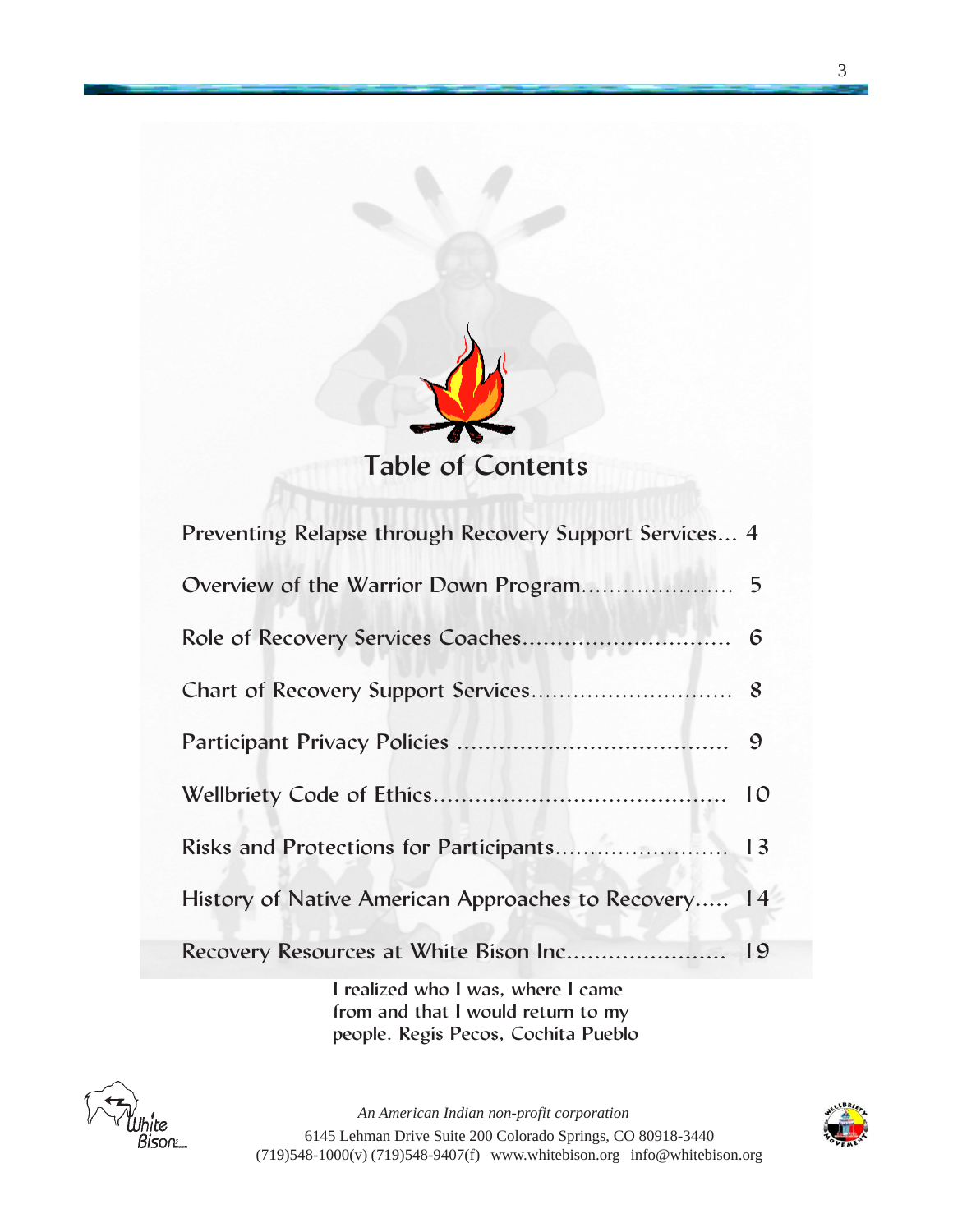

# Preventing Relapse through Recovery Support Services

#### Relapse Prevention and Recovery Support

Relapse prevention is an important aspect of recovery support. One of the roles of the Firestarters is to provide assistance to those who slip and to help create a system of ongoing social, emotional and spiritual support as individuals, especially those just returning from treatment or incarceration. Some of the research being done on relapse support and pathways to recovery point to the need for a variety of support needs on the part of individuals in recovery. Bill White, Senior Researcher from the Chestnut Health Systems in Bloomington, Illinois provides the following list:

We are finding that the keys to enhancing post-treatment / post-incarceration recovery outcomes are the following:

 1) "Continuity of contact and support:" What that means is that there is a single person or team of people who establish a relationship with the individual while he or she is in treatment or incarcerated and then follow them out into the community and remain with them through the transitions into the community and into recovery.

2) High intensity monitoring during the first 90 days following discharge/release (the period of highest risk of relapse)

 3) Sustained monitoring with phased down intensity with good functioning, but increased intensity in face of any early warning signs of lapse.

4) Early re-intervention to prevent high risk situations or lapses from escalating to full relapses.

5) Responsibility for contact is with the recovery coach, not the person leaving treatment or jail (we refer to this as "assertive continuing care").

6) Critical recovery coach functions seem to be monitoring, support and encouragement, stageappropriate recovery education and guidance, assertive linkage to local communities of recovery... linkage to indigenous healers/Elders, consultation on problems in sober living, and early re-intervention.

From the perspective of the Wellbriety Movement, it is important to address the issue of relapse prevention and to develop a response system. There are two aspects of the response system that has been developed: The Warrior Down program and the expansion of the Firestarter role to include recovery services coaching.



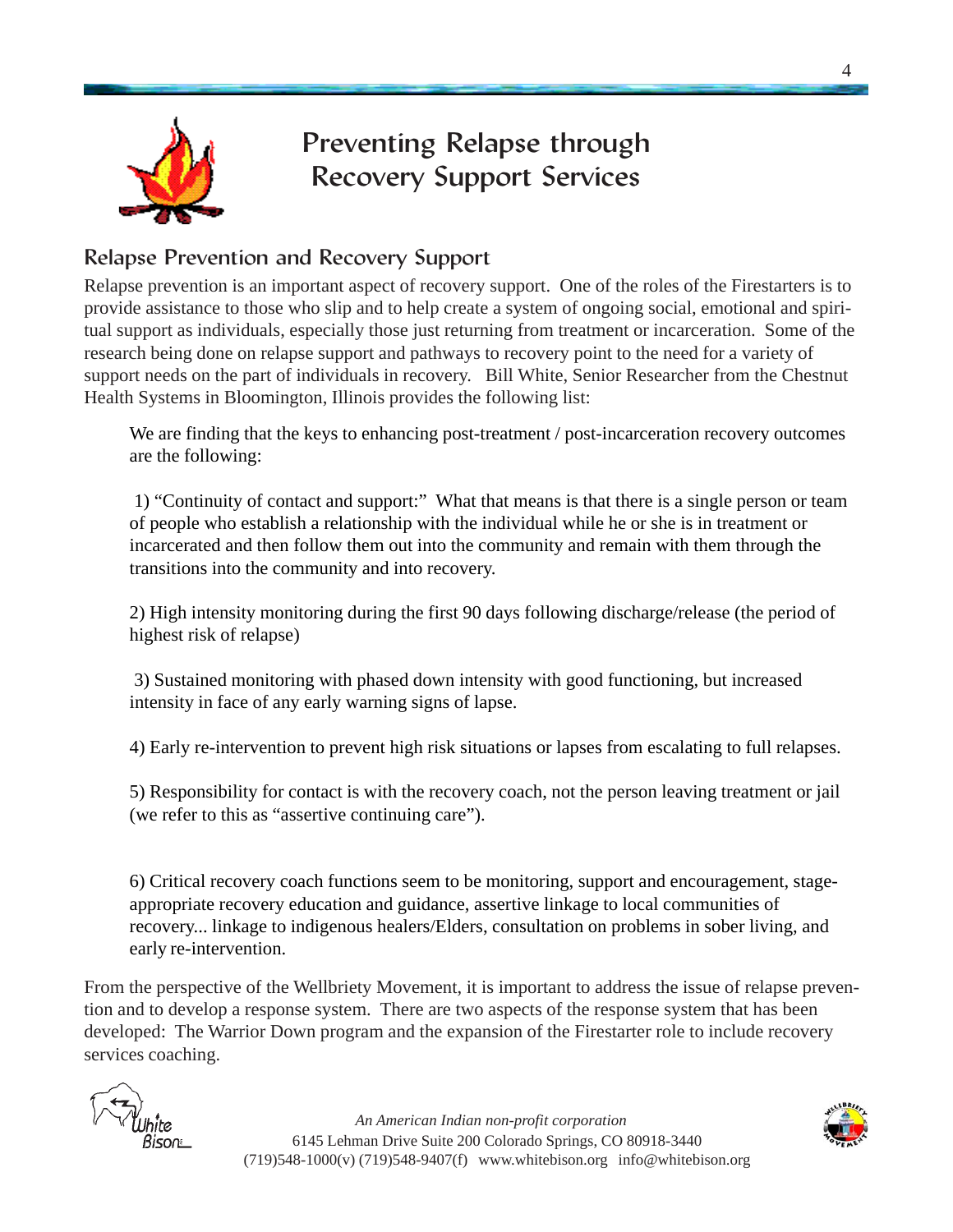

#### Overview of the Warrior Down Program:

Warrior Down is a relapse prevention program designed for Native Americans who are currently in recovery, who have recently been released from treatment or who have been recently been released from prison or jail. It is our experience, that many of these individuals need additional recovery support, social services and other community resources when they re-enter the community.

One of the functions of "Warrior Down" is that it will be a part of pre-release from prison and/treatment centers. In other words, the group will have a Warrior Down "Messenger" who will visit the prison or treatment center. In this way, information about the program will be available before individuals are released. Our view is that "every person is gold." This means that we need to do everything possible to help individuals re-enter the community as sober and healthy contributors. We understand the challenges of recovery, and the issues involved in "slipping." If a person is in danger of "slipping," the members of the Warrior Down support team go find them and help them get back on track. The person who has slipped is the Warrior Down. The Warrior Down team are the specially trained Recovery Services Coaches that help them.

Once individuals arrive in the community, they are invited to a Warrior Down orientation which will explain the education programs, referral network, social and emotional support network provided by the Recovery Services Coaches. Each person will be assigned community members (others in recovery) to be their support team. This could include an Elder, if they have no car, someone who will take them to the sweat lodge, someone to call them everyday, or someone to take them to meetings, a sponsor (see the list of support services on the chart on page X). The main purpose is to show there is someone in the community who cares. Another aspect of the Warrior Down program is to hold a formal re-entry ceremony. Those in the Warrior Down group will be invited to a ceremony where they will receive a new Indian name.



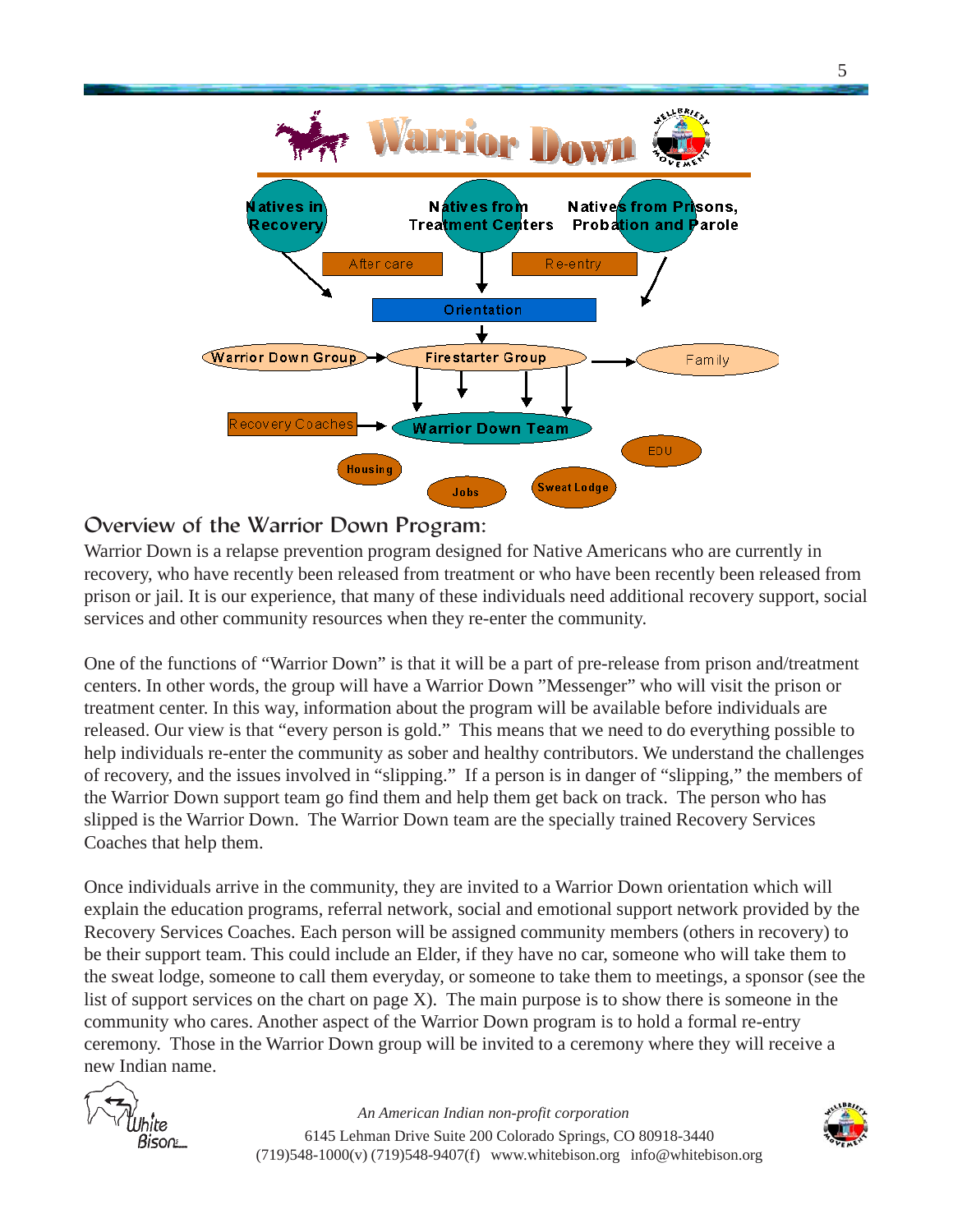#### The Role of the Recovery Services Coach

Recovery Services Coaches play an important advocacy and support role in the Recovery Support system. A Recovery Services Coach is someone who has agreed to assist others in their recovery journey and help them avoid relapses, or help them get back on track after a slip. Recovery Services Coaches are "peers." This means that they have "been there." They have experienced the, struggles, successes, joys, and hope of the recovery process. These individuals know how important it is to have a support system that includes emotional, mental, physical, and spiritual support. They know how important it is that friends and family know what the person in recovery is going through so that they can help in the process. These individuals also know that recovery is not a short term process. It takes time. There are critical incidents at anytime of the day or night. The willingness of these Recovery Services Coaches to be available can mean the difference between someone's successful re-entry into healthy and sober community life, or a return to the prison of addiction.

Recovery Services Coaches are not professional counselors. This means that they only speak from their strength, experience and hope. They do not provide therapy. However, they do help the individual in recovery find the mental health services that might be important. Coaches help the individual to create a supportive web that might include a spiritual elder, contact information for social and family services, mental health, medical services, vocational training, transportation, child care, professional growth education, and information about local sweat lodge ceremonies.

When Recovery Services Coaches elect to become certified as Firestarters, they also facilitate Medicine Wheel and 12 Step curriculum in their communities for men, for women and for adult children of alcoholics. Some also facilitate this curriculum for Al-Anon members.

During the first year of the project, Recovery Services Coaches (Firestarters) are encouraged to participate in the Government Program Reporting Act (GPRA) data collection procedure. The following activities are included in this procedure: (1) completion of a GPRA consent form: (2) Completion data collection tool, Targeted Capacity Expansion Client Level GPRA Tool at the completion of the training; (3) Participation in the 6 month follow up survey; (4) Participation in the 12 month follow-up survey. (Participation in this data collection process is essential for the funding of this project).





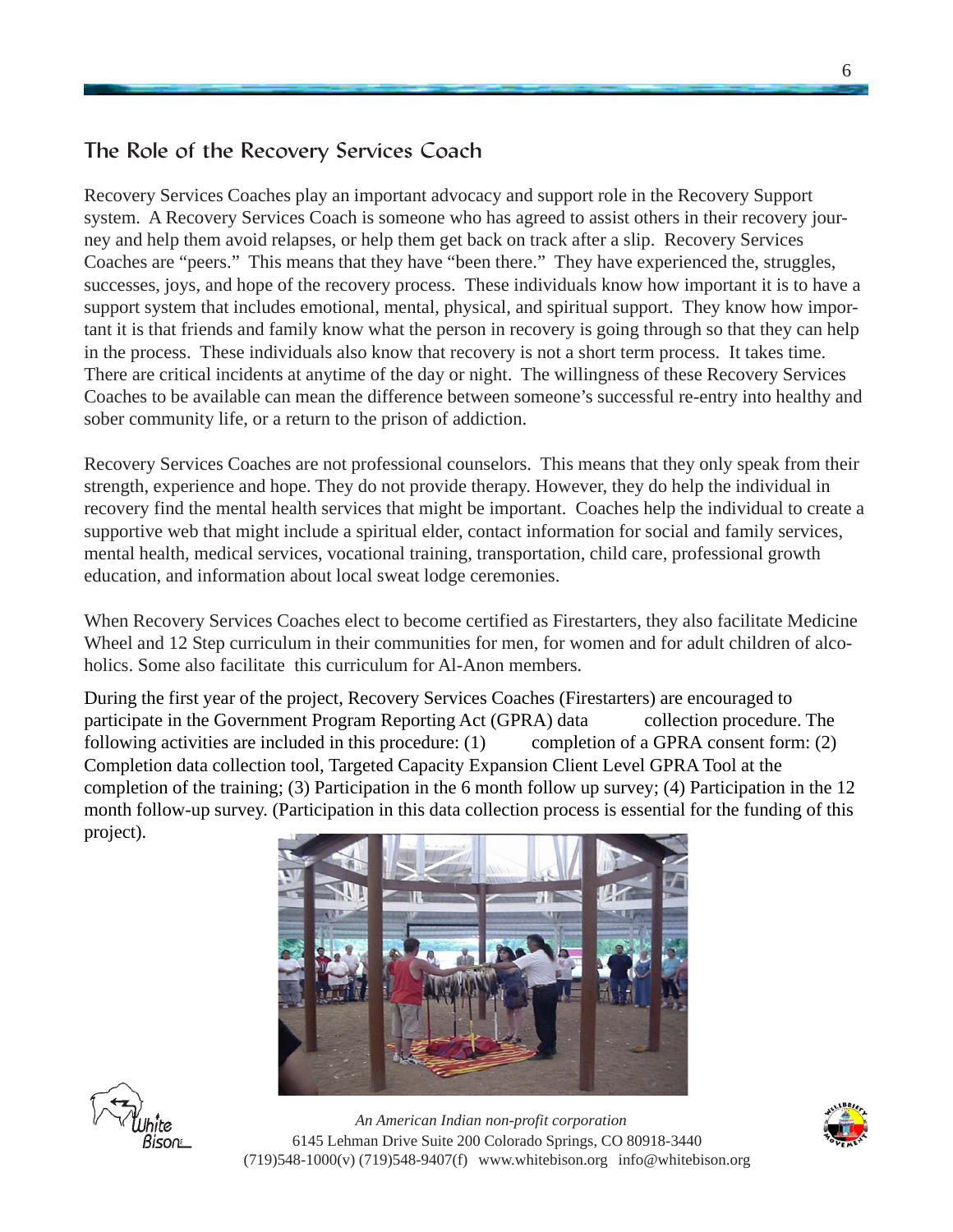#### Tasks for Recovery Services Coaches

- Share personal story with individual/family
- Inspire confidence in the individual's ability to change
- Help to find resources to solve immediate problems
- Help family to learn about the experience their loved one is going through in their recovery journey.
- Help the individual to create a circle of support (family members, Elders, therapist, social worker, physician, friends, etc.)
- Assist the individual and family in developing a plan for recovery
- Provide referral to appropriate resources and education at various stages of recovery
- Assist individual with acquiring appropriate documents such as driver's license, food stamps etc.
- Identify sobriety based social activities in the community
- Locate culturally appropriate recovery activities such as sweat lodge, sober drum groups, special ceremonies
- Monitor individual and family members using a schedule of face-to-face, telephone, or email contact.
- ♦ Provide regular feedback, encouragement and support to individual and family members
- Provide early intervention to help individual overcome the urge to relapse
- Assist individual in getting back on track when "slips" occur.
- Provide reassurance and support to family members when "slips" occur.
- Encourage the individual to reach out to others in recovery and to provide encouragement and support to others





Creating a Circle of Care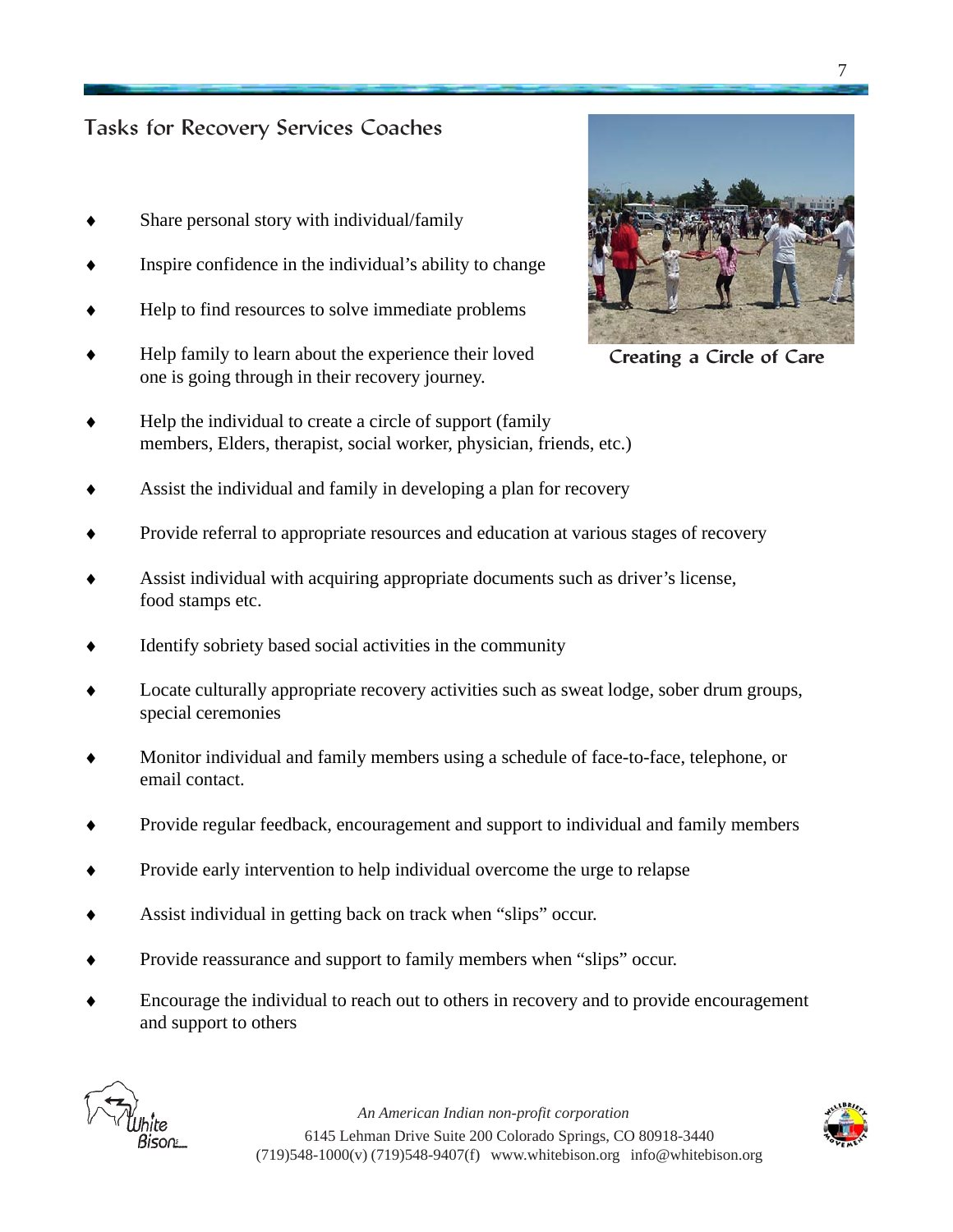- ♦ Encourage the individual to participate in culturally appropriate support programs and traditional ceremonies to assist with recovery
- Encourage individual and his or her family to create a spiritual support system.
- Participate in community efforts to develop sober activities
- Participate in community efforts to create an awareness of the importance of Wellbriety and wellness
- Participate in the community to develop recovery support groups and mentors in local workplaces, community centers, and schools.

For those who are also Firestarters, the following are important functions:

- Implement local Circles of Recovery community centers, churches, probation offices, half-way houses, after-school programs, mental health centers, treatment centers, women's shelters, libraries, wellness centers, on college campuses, in family service centers throughout the community.
- Register local Circles of Recovery and Circles of Tradition on the White Bison Inc. website (www.whitebison.org).
- Develop a listing of local contacts for counseling, medical services, crisis centers, law enforcement, treatment and recovery support.
- Assist peers in developing a personal support network to assist them in their recovery journey.
- Identify, coordinate, and provide emotional, informational, instrumental and companionship support services for individuals in recovery and their family members.
- ♦ Participate with other peers in creating partnerships, coordinating local services and developing community based events that celebrate recovery and help to change community norms and attitudes about the success of treatment and recovery.
- Conduct themselves according to the Ethics of the Wellbriety Movement

ľUhite Bison L

- Monitor activities to ensure that participant protection and confidentiality are observed.
- ♦ Peers are expected to develop their coaching, mentoring and facilitation skills by participating in the weekly online talking circles or discussion boards, communicating with White Bison by phone or email, and by attending yearly conferences.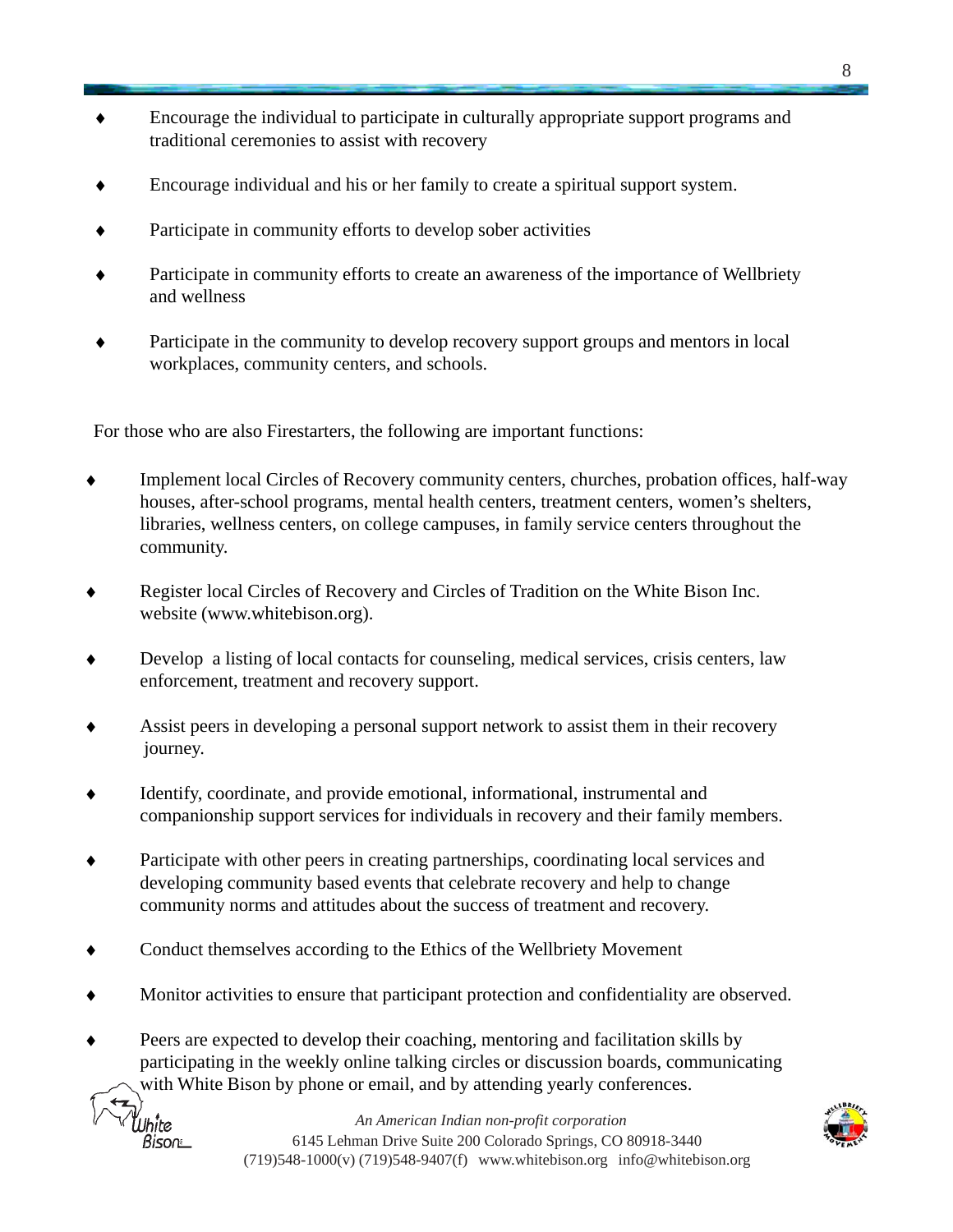## **Recovery Support Services Provided by Recovery Services Coaches (Firestarters)**

|                                                                                                                                                                                                                                               | and the contract of the contract of                                                                                                                                                                                            |                                                                                                                                                                                    |                                                                                                                                         |  |
|-----------------------------------------------------------------------------------------------------------------------------------------------------------------------------------------------------------------------------------------------|--------------------------------------------------------------------------------------------------------------------------------------------------------------------------------------------------------------------------------|------------------------------------------------------------------------------------------------------------------------------------------------------------------------------------|-----------------------------------------------------------------------------------------------------------------------------------------|--|
| <b>Emotional</b>                                                                                                                                                                                                                              | Informational                                                                                                                                                                                                                  | <b>Instrumental</b>                                                                                                                                                                | Companionship                                                                                                                           |  |
| Wellbriety Sweat lodgesand<br>other ceremonial support                                                                                                                                                                                        | Facilitate the process and<br>content of weekly Circles of<br>Recovery (Medicine Wheel<br>and 12 Steps and Native<br>American Children of<br>Alcoholics) and Circles of<br>Tradition (SOT, DOT, Family<br>Series)              | Create carpools and arrange<br>for transportation to<br>meetings/to treatment;                                                                                                     | Social events that go around<br>the clock during holidays<br>normally associated with<br>alcohol: New Years,<br>Thanksgiving, Christmas |  |
| Elders and other spiritual<br>leaders as a local resource for<br>recovery support                                                                                                                                                             | Coordinate the creation of<br>lending libraries for Recovery<br>Support and parenting<br>resources.                                                                                                                            | Coordinate volunteers to<br>provide childcare for meetings<br>and events                                                                                                           | Coordinate volunteers to<br>provide childcare for meetings<br>and events                                                                |  |
| Weekly Talking circles (these<br>can focus around any topic<br>that the group needs: reinforce<br>relapse and slipping<br>prevention, family support,<br>recovery support, personal<br>growth support, self-esteem<br>support, youth support) | Web site support from Center<br>for Wellbriety at<br>www.whitebison.org(includes<br>Wellbriety Online magazine,<br>Firestarter -RSC support<br>pamphlets, online store,<br>discussion board, weekly<br>online talking circles) | Personal Support Networks to<br>encourage people to attend<br>Circle meetings; treatment<br>sessions; and to remind other<br>peers about important health<br>prevention screenings | Tournaments and sports<br>events; such as Wellbriety<br>Runs, relays, picnics,<br>horseshoes, basketball, hockey                        |  |
| Personal support networks to<br>encourage and support<br>individual recovery efforts                                                                                                                                                          | Study groups around Red<br>Road to Wellbriety Book and<br>other recovery resource<br>materials (i.e. Wellbriety<br>Online Magazine, or Well<br>Nations magazine)                                                               | Connections with local faith<br>based and community<br>organizations to encourage<br>people to participate;                                                                        | Wellbriety Feasts (weekly or<br>monthly to maintain<br>connections)                                                                     |  |
| Create a Sobriety Drum                                                                                                                                                                                                                        | Local potlucks and events<br>with Recovery Speakers                                                                                                                                                                            | Identification of local services<br>and resources for prevention,<br>treatment, intervention, and<br>recovery.                                                                     | Wellbriety Christmas Tree<br>celebration (includes<br>Wellbriety walk)                                                                  |  |



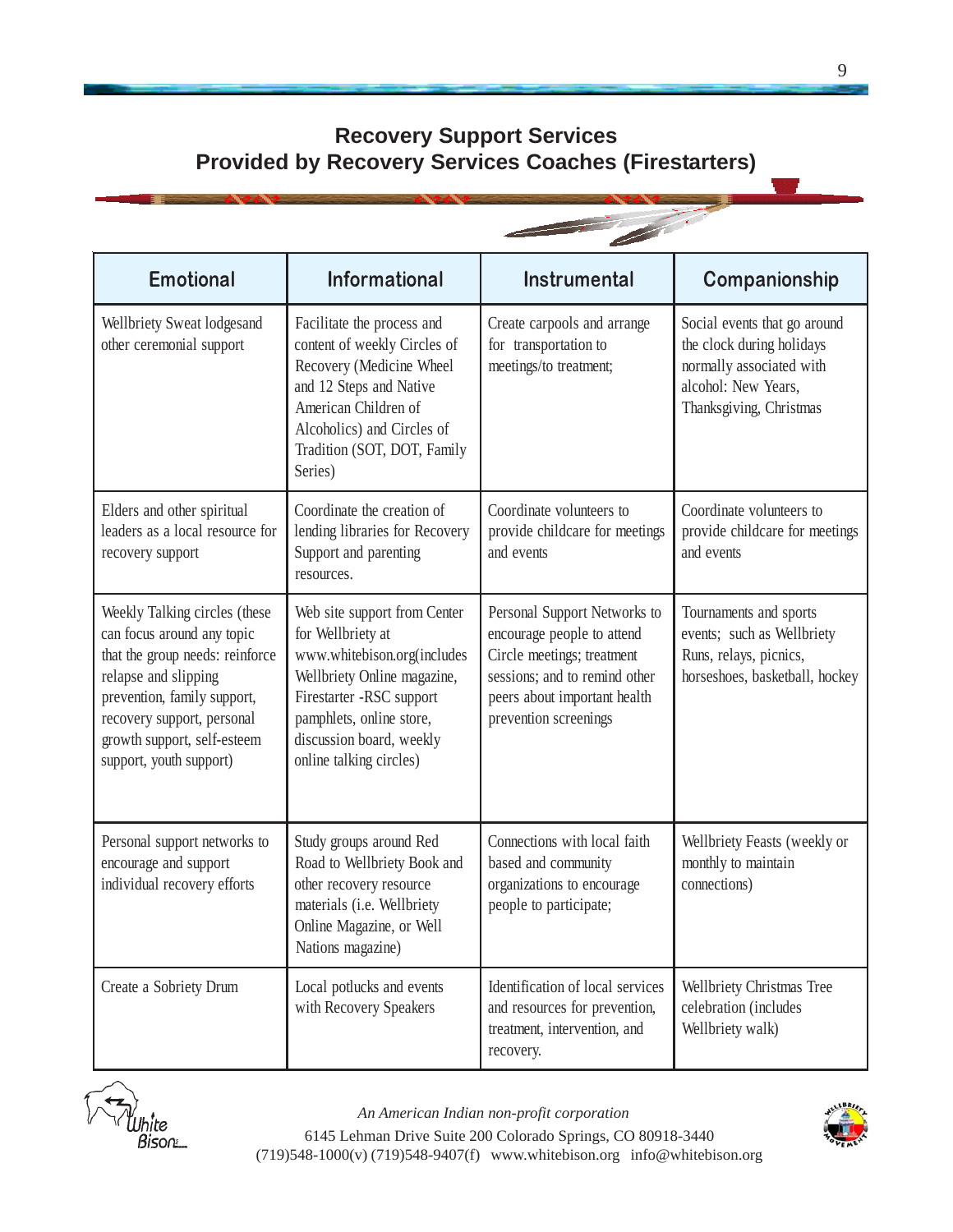# Participant Protection Policies RCSP III 2004-2008

1. Privacy and confidentiality: "What is said in the circle stays in the circle." The confidentiality of all participants (especially those who participate in Circle meetings) is to be protected at all times. Only first names are to be used. Membership of Circles is not to be published or shared. Only the name of the Circle, city (community location), and contact information is posted on the website when Circles are registered. No additional data is to be collected or maintained, unless agreed to by each member of the Circle.

2. Lack of Coercion: Participation in all Wellbriety activities is voluntary. The trainings that are a part of the RCSP III to develop the skills of peers to serve as Recovery Services Coaches and those that are designed to develop the skills of the stakeholders are strictly voluntary. Recovery Services Coaches make a personal commitment to serve in that role for four years.

3. Fair selection of participants: All of those who wish to learn the Medicine Wheel and 12 Step process are welcome in the Circles of Recovery. No one is to be excluded because of race, ethnicity, disability, recovery method, stage, approach, language, cultural approach, spiritual or faith-based approach, age, gender or sexual orientation. Those who wish to focus on specific issues may create a Circle that addresses those issues.

4. Adequate consent procedures: Consent forms or release forms must be obtained before any pictures, or interview data can be published for promotional purposes. All youth who participate in the Daughters of Tradition, Sons of Tradition, or Children of Alcoholics programs will be required to complete a parental consent form (these are included with each of the program materials).

5. Notification of Risks/Benefits: Recovery Services Coaches will inform participants in the Circles of Recovery of the risks and the benefits of participation. They will also inform participants of the methods used to reduce the risk, such as privacy and confidentiality, use of release forms and the development of personal support networks. In addition, Recovery Services Coaches will ensure that a list of recovery support resources (such as faith-based, community-based, or spiritual counseling; local shelters, local resources for recovery support, mental health, medical services, and grassroots resources to assist with recovery)

6. Protection of Recovey Services Coaches (Firestarters) and Circle Participants from Risk: Recovery Services Coaches (Firestarters) and Circle particpants will use only their first names and last initals for identification. Introductions will be made in the following manner: "Hello, my name is Mary, and I work the 12 Steps."

7. Data Collection: Any data that is collected by the Circles of Recovery must be agreed upon by the members of that group and steps must be taken to ensure the confidentiality of the information and the privacy of the individual and their families.



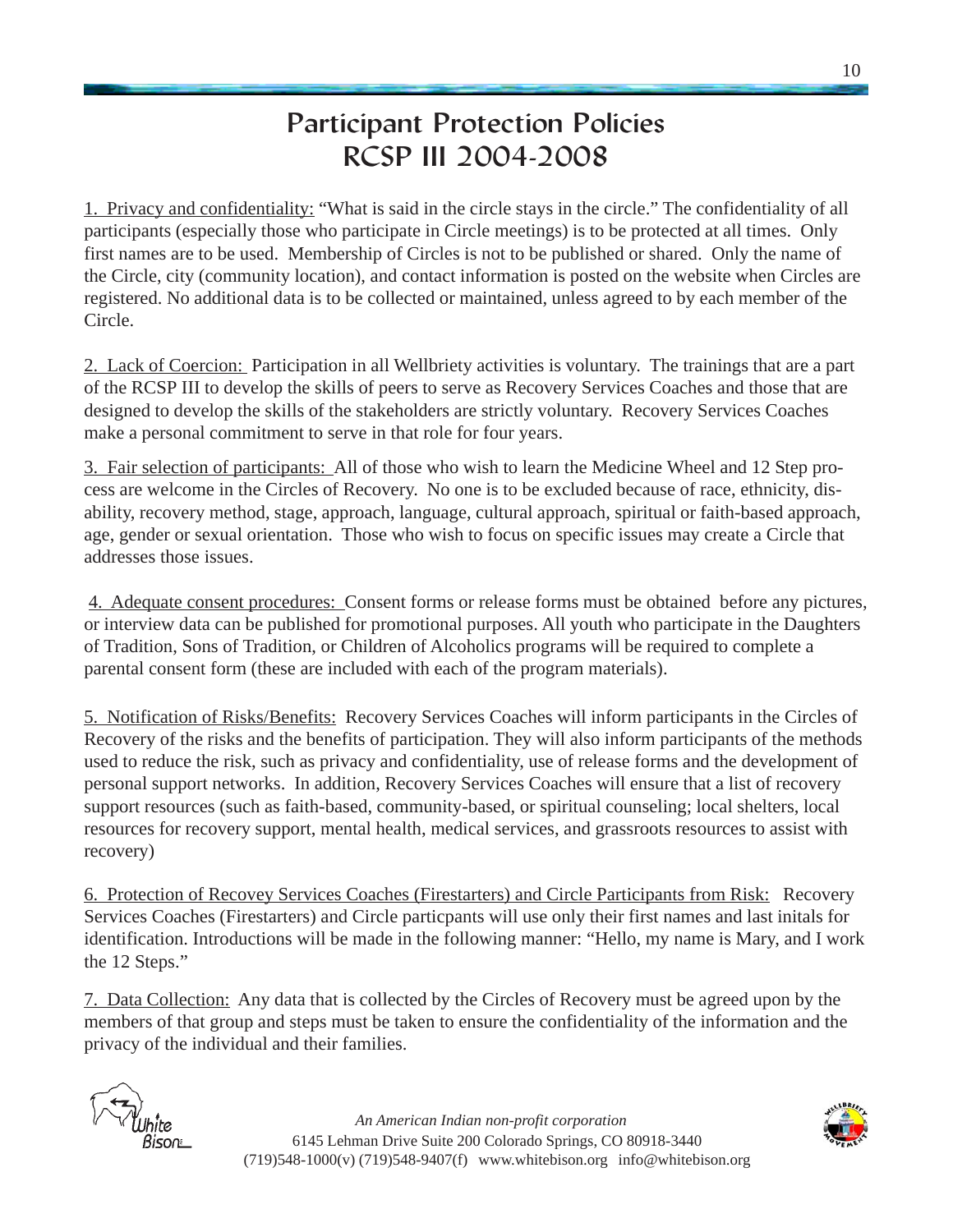

# Wellbriety Code of Ethics

1. Focus on service: We are here to serve. Those whom we serve deserve our best attention and our best consideration. For this reason we listen to their needs.

2. Facilitating growth and development: Each training program, product, and recovery resource is designed to enhance the individual's growth and development. Each opportunity to interact with others enables those individuals to share their experience, hope and strength. This process is extended to the family and to the community.

3. Importance of Self-determination: We respect the culture, rights and autonomy of each individual and each community. We provide support for the changes that individuals, families and communities request.

4. A focus on processes, principles, and strategies: We provide principles and guidelines that peers can implement for themselves within their own communities and cultures. We explore and develop strategies that address the spiritual basis of individual, family and community change. We provide the opportunity for the Native American recovery community to make their needs and wishes known through an ongoing dialogue that takes place in person, through the mail, by phone and by electronic means.

5. Peer delivery and peer led: All products, services, trainings, and resources are designed and developed by peers in the Native American recovery community. Thus they are designed to share the strength, experience, and hope of those who have found their own recovery journey to bring health, positive change, and a sense of profound joy. The core of the "peer" delivery, "peer" led orientation is that there are no "experts" and there are no authorities to detract from the individual's dignity and selfreliance. Participants have the opportunity to change, adapt and develop the resources to fit their own stage of recovery and their own cultural needs.

6. Respect, Safety, Trust and Confidentiality: All facilitators, volunteers, and staff are trained to honor and respect the individuality, safety and confidentiality of those who participate in the Wellbriety movement. "What is said in the circle stays in the circle" is a key theme for the Circles of Recovery. We recognize that participants bring their own knowledge, experience and expertise concerning their recovery needs and their situation.



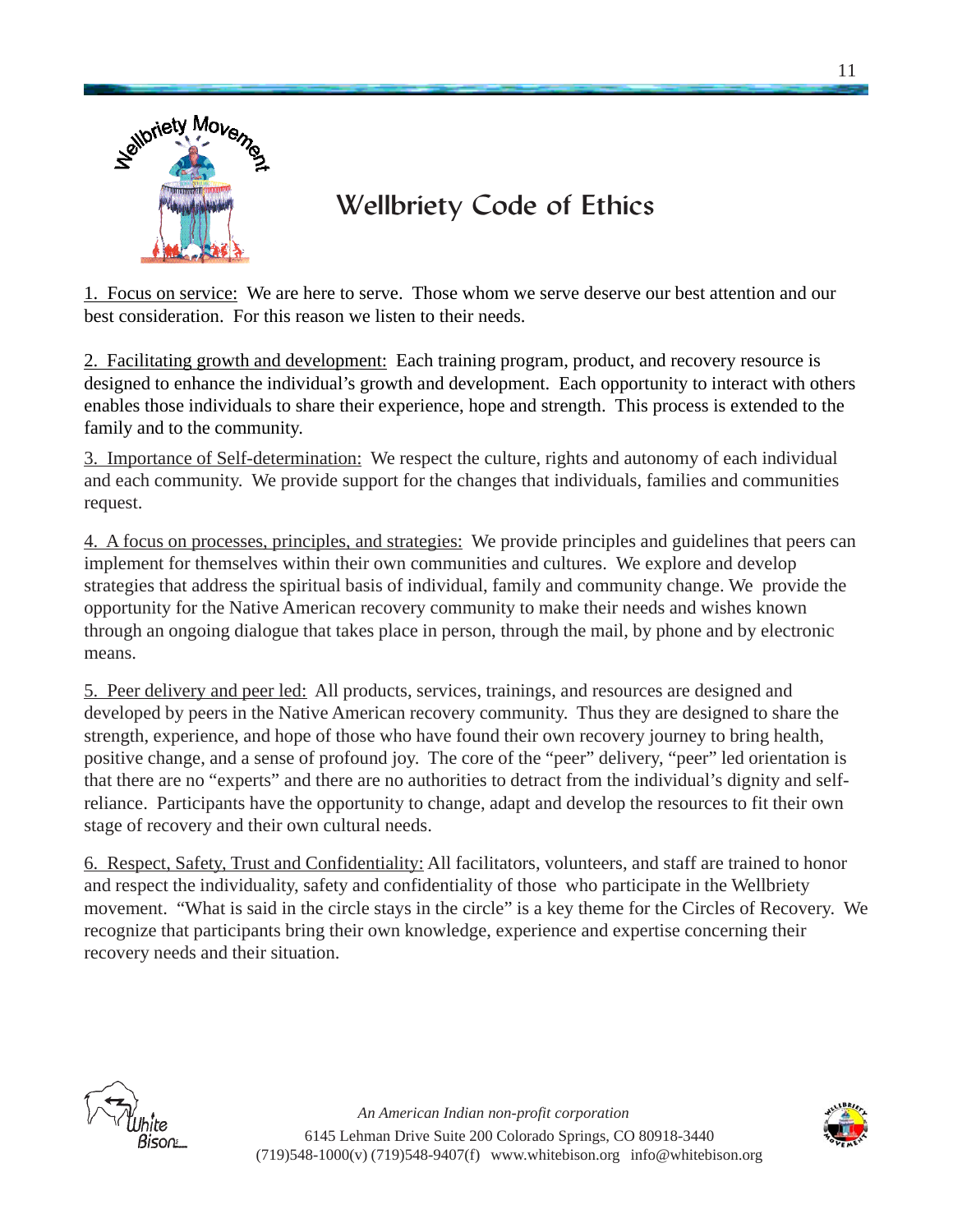7. Inclusion and interconnectedness: The Medicine Wheel and 12 Step program is open to people in all stages of recovery and who are recovering from any type of addictive process. Individual members of Circles of Recovery introduce themselves by demonstrating how they are in the process of recovery: "Hello, my name is Sam T. and I work the 12 Steps." No person is to be excluded because of race, ethnicity, gender, disability, language, age, sexual orientation, faith, or recovery approach or issue. However, members of a Circle may define the focus of their Circle to address specific issues.

8. Confidentiality: Because of the stigma associated with alcoholism, substance abuse and even recovery and Wellbriety (in some cases), it is the practice and the policy of all programs and trainings conducted on behalf of the Circles of Recovery and the Wellbriety Movement to keep the names and contact information of the peer participants confidential. These are not shared with any organization. Facilitators and participants in the Circles of Recovery maintain a sense of anonymity by using their first name and last initial as part of their introduction. In addition, participant applications are kept confidential and secure. Information about participants in the Circles of Recovery program is not shared with others outside the organization.

9. Neutrality: It is the policy and the practice of all White Bison staff , when working with communities, to remain neutral in relation to local tribal politics and national political events and trends.



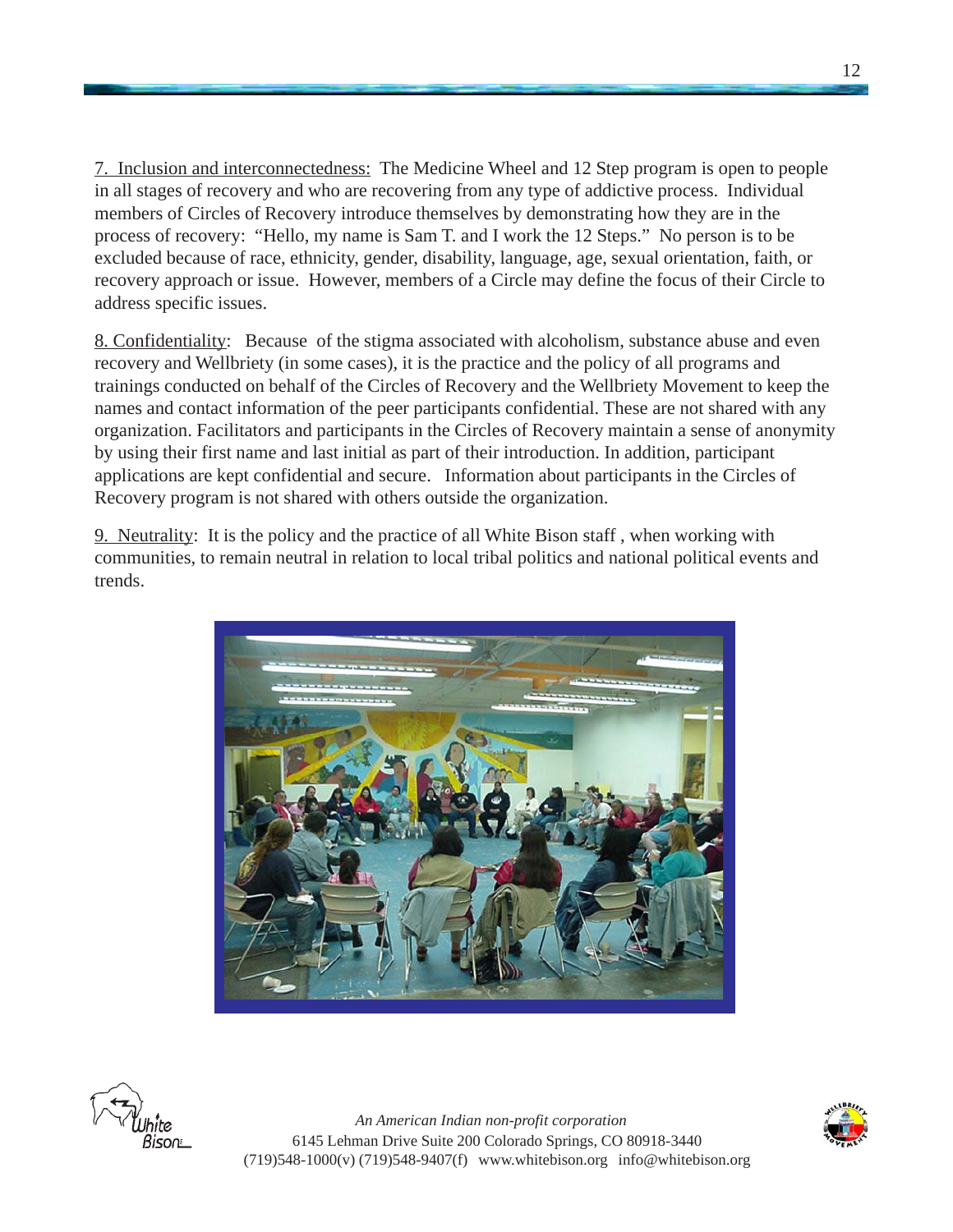

## Risk Identification and Participant Protection

## Risks Associated with Participating as a Recovery Services Coach:

The individual participating as a Recovery Services Coach could be exposed to the following risks:

- Participant's issues/problems beyond expertise of peer provider
- Potential for mental anguish and/or reoccurrence of a mental condition (e.g., PTSD).
- Potential for relapse and/or destabilization.
- Public disclosure may expose program participants/volunteers to stigma & discrimination.
- Understanding that the peers in this project do not provide professional counseling or therapy services.
- Exclusion from program and/or services based on physical ability, gender, sexuality, age, race/ ethnicity.
- Unfair "targeting" of population for participation based on physical ability, gender, sexuality, age, race/ethnicity.

#### Efforts to reduce and mediate these risks:

The following resources and instructions are available to assist Recovery Services Coaches and Firestarter facilitators to reduce or prevent those risks from occurring:

- Providing risk prevention and participant protection information during specific trainings in order to address ethics, participant protection, confidentiality, risks and protective factors.
- Providing ongoing mentoring will be provided by Peer Trainers/WB Staff through phone contact, email, online discussion board, chat room, weekly online talking circles at www.whitebison.org.
- Providing a Recovery Services Coach a list of functions and ideas for developing resources for a local support and referral network.
- Recommendations for ensuring confidentiality for self and others.
- Every effort is being made to include members of the recovery community regardless of gender, ethnicity, disability, recovery approach, treatment approach, relationship to person in recovery, personal growth needs, recovery issue or stage of recovery.
- Implement a "Do No Harm" approach.
- Provide training for project staff/volunteers on nature and boundaries of peer services.
- Have an ethics policy and plan, and train project staff/volunteers in ethics for peer services.
- Provide training for project staff on referral to other community (peer and professional) services.
- Develop and communicate guidelines for individuals who are both peers and professionals.



*An American Indian non-profit corporation*



6145 Lehman Drive Suite 200 Colorado Springs, CO 80918-3440 (719)548-1000(v) (719)548-9407(f) www.whitebison.org info@whitebison.org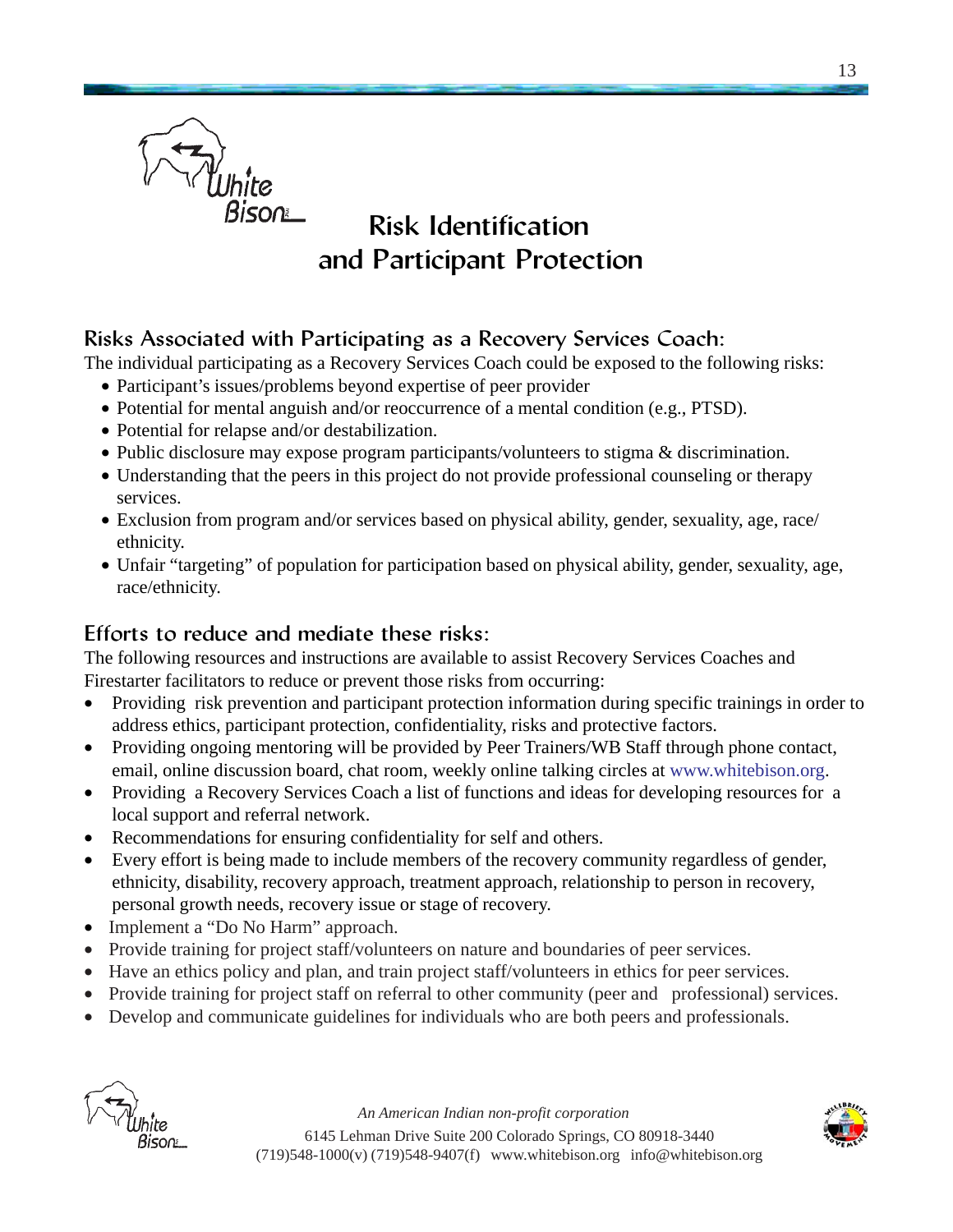

## History of Native American Approaches to Treatment and Resistance to Alcohol

Excerpts from a Presentation by William L. White (September 2003)\*

We also had the emergence of Native methods of treating alcoholism, using many of the traditional methods, including plant-based medicines. One of these include hot tea, which is the first evidence we have in history of somebody actually conceptualizing an anti-craving agent for alcoholism, which, as many of you know, is the current rage in biomedical research.

Long before anybody heard of the drug disulfone, or antabuse, there were Native tribes using a concoction from the roots of the Trumpet vine that created an aversive reaction to alcohol, not unlike antabuse. What saddens my heart is the other vague references to medicinal treatment of alcoholism but we don't know what those were because those have been lost. It makes me wonder how many treatments for alcoholism may have been lost in the loss of traditional Native medicine rituals. Native Revitalization Movements

One of the most significant responses among Native American tribes was the rise of culturally indigenous religious revitalization movements that are abstinence based. These movements constitute the first organized recovery mutual aid societies in the world. The very first mutual aid societies for recovery from alcoholism begin not in Alcoholics Anonymous in 1935, or the Washingtonians, or in the reform clubs of the 19th Century, but begin in Native America a full century before then. The germinating conditions for these societies include the loss of Native lands, military defeat, epidemic disease, poverty and hunger, and cultural demoralization. It was in these conditions that we begin to see a dramatic increase of alcohol problems and what today we would call alcoholism. In that context, we had individuals who, within their traditions, began to isolate themselves, began to fast, began to go into the deserts and forests and mountains and plains, isolating themselves, having powerful visionary experiences, and sharing their visions with the people. Those visions became the soil out of which arose these new abstinence based recovery circles.



\*Bill White was a keynote speaker at the 4th Annual Circles of Recovery Conference in Albuquerque, NM in September of 2003. His entire presentation printed Wellbriety Online!Magazine Summer 2003, Volume 4(23) and Summer 2003, Volume 4(24). Read the related article in *Counselor:*

Coyhis, D. and White, W.L. (2002) Addiction and Recovery in Native America: Lost History, Enduring Lessons. *Counselor*, October, 16-20



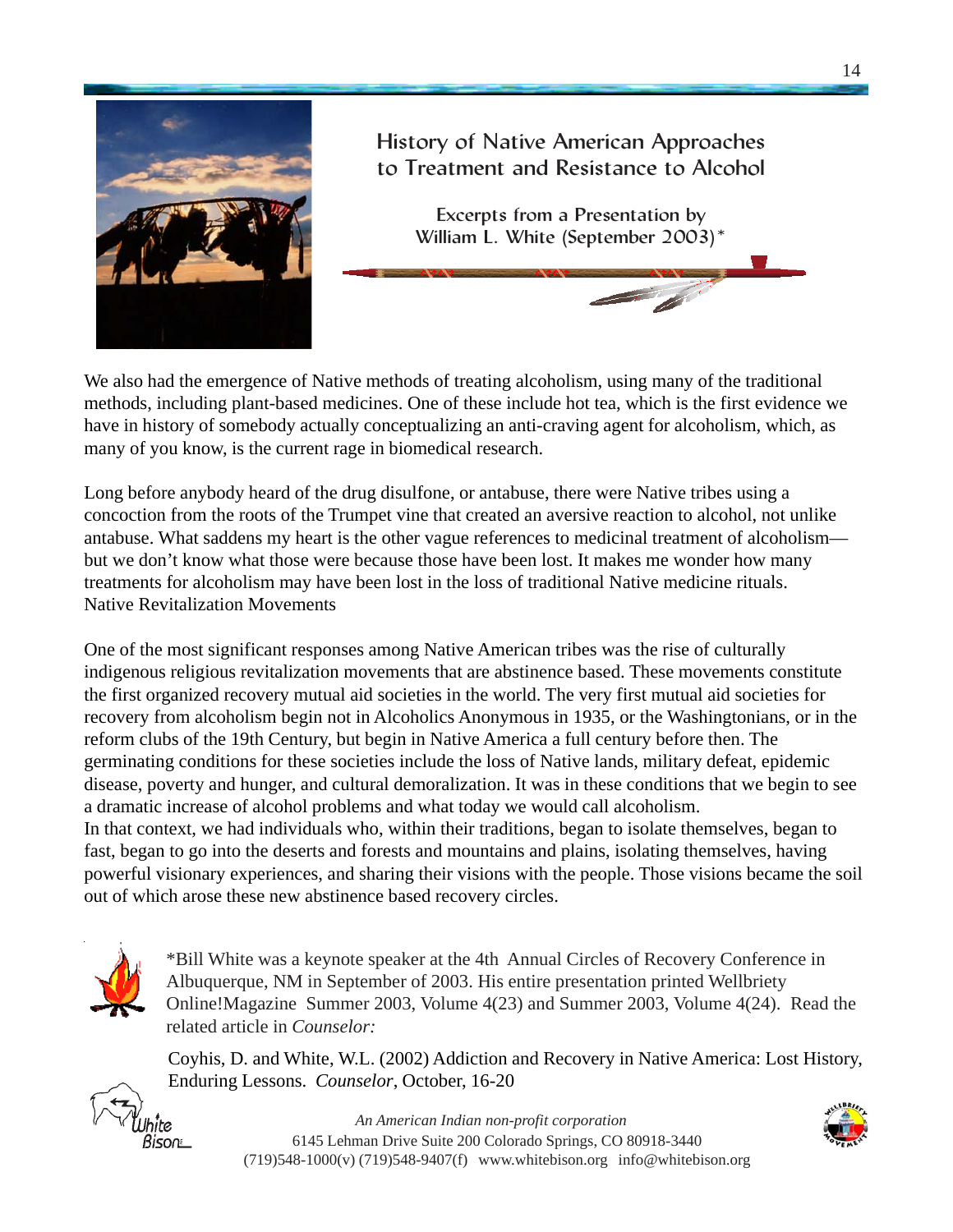The earliest recovery *circles*, and they were referred to as circles, were organized by a prophetess by the name of Wyoming Woman who began to castigate alcohol and began to articulate alcohol as a vehicle of destruction of Native cultures. She called on the Delaware to abstain from all alcohol and reject all other trappings of European culture.

That movement is followed very quickly by other prophets by the names of Papoonan, Wangomen, and perhaps most significantly, Neolin, in 1755. He probably has the most fully organized sobriety based support structure for people in recovery from alcoholism in this early period.

As we move forward we get to the late 1700's and perhaps a kind of archetype of these movements is that of the Handsome Lake movement. Handsome Lake was born in 1735 among the Turtle Clan of the Seneca Indians in what is now the State of New York. To be honest, he lived an absolute degenerate and debauched life. At the age of 65, in 1799, he is filled with bitterness and resentment towards his family and his tribe. He is in the midst of al long, extended binge on trade



whiskey, like a thousand others that he's been through, and it seemed that at this point in time he had actually died. His body became cold and he stopped breathing. Hours later as the preparations were beginning for his funeral, he suddenly awoke and announced that he had died and gone to the Creator and that the Creator had instructed him and sent him back with a message for Native people.

This is a person being sent back who has no credibility within his tribe. This is a person sent back who has no history of leadership. And yet, when he awakes from this drunken binge, awakes from this deathlike experience, and when he awakes, the message that he will give will take 125 pages to record when it is finally recorded in 1913.

I would like to give you a very brief piece of this. These are some of the first core words from what is going to become the Code of Handsome Lake that will be the first and probably one of the most fully organized abstinence-based frameworks of recovery—what will evolve into the Longhouse religion. Here are the words from the Code of Handsome Lake.



He says, "The first word is One'ga," which is really the term for whiskey or rum. "This word stands for a great and monstrous evil and has reared a high mound of bones. You lose your minds, and One'ga causes it all. Many are too fond of it, so all must say, I will use it nevermore as long as I live, as long as the number of my days is, I will never use it again. I now stop." That was in 1799 and Handsome Lake, to the best of all the records, will never take another drink. He will go on to promote the Code of Handsome Lake, organizing quarterly meetings, and quarterly recovery circles, where people come together for

dancing, singing, and fasting. We also have some hints of an early story style, a story style of sharing, that is a little bit different from our contemporary story style. This story style says, "This is the way it was, This is what Happened, and This is the Way it is." But this story style is not about an individual, it's about the tribe.



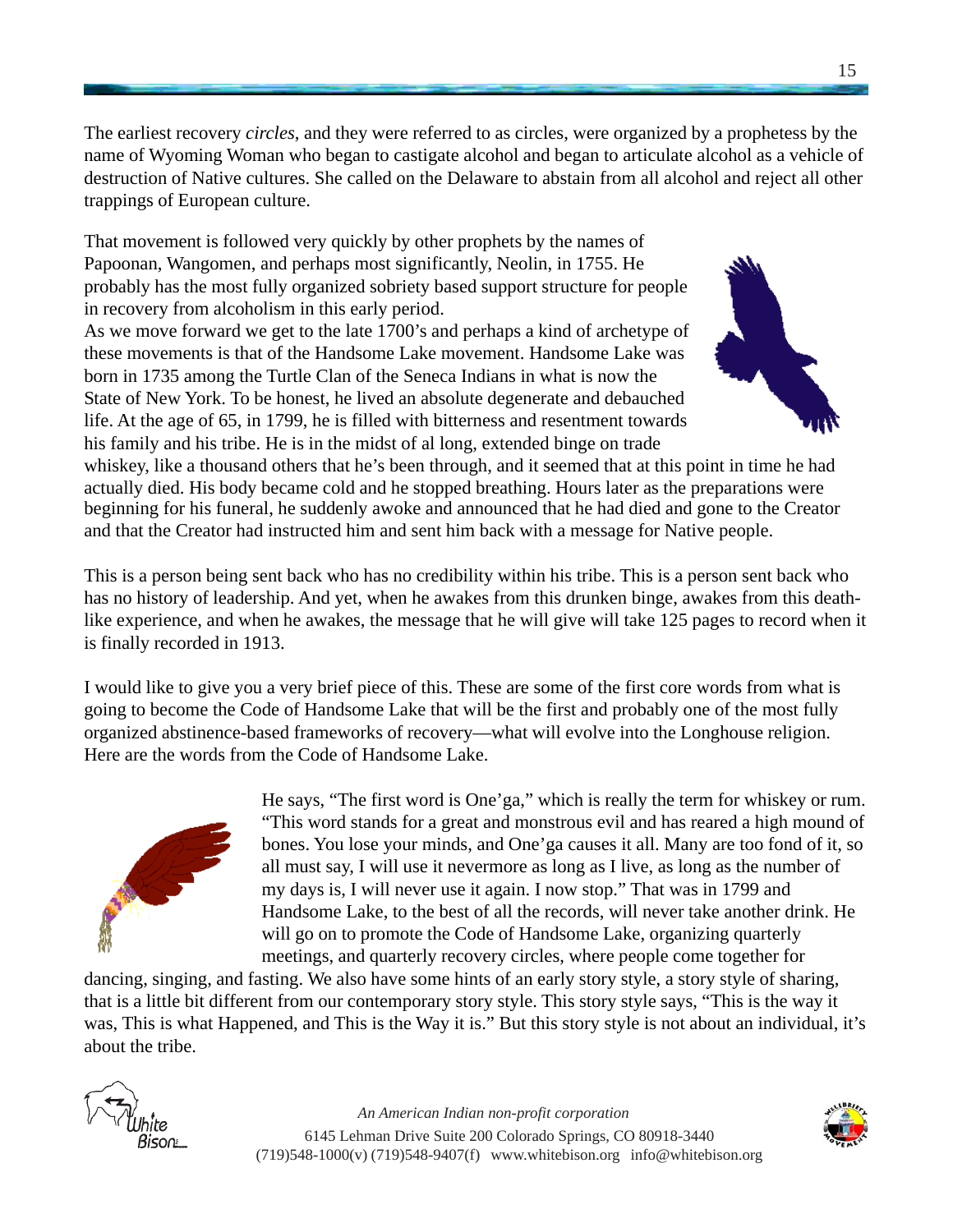

The story style says this is what our life was like in the tribe before One'ga came to the tribe. This is what One'ga did and what happened in the crisis that turned it around. And this is what life is like in the tribe, now that we've sworn to sobriety and a return to Native ways.

Another thing that was typical of the Handsome Lake Movement that marked other movements, was that this movement was more than something that simply said stop drinking because it's destructive, it's a pattern of self-genocide if we continue. It is actually an extremely well-articulated moral code for living. In addition to

demanding abstinence, the Code also attacked vainness, boasting, gossip, gambling, sexual promiscuity, and violence towards women and children. At the same time, the Code extolled the virtue of living in community, caring for the elderly and the poor, and the value of generosity. Many of the following movements continued from that period to today.

#### Indian Preachers, Prophets, and Movements

Next in history we have a period of the Indian Preachers, Native Americans who converted to Christianity and then virtually became evangelists, carrying a message, not only of Christian conversion, but a message of alcoholism recovery based on they themselves having recovered through the vehicle of Christian conversion. They include Individuals like Samson Occom and William Apess in the late 1700's and the early 1830's. William Apess is perhaps significant because his autobiography, published in 1827, called *The Son of the Forest*, is the first Native American biography we have published, but it's also two things. It is the first Native American biography of alcoholism we have. Apess was raised by alcoholic grandparents. The vivid detail he portrays of his experience, and the chaos, and violence of this alcoholic family, probably marks the beginning of the Children of Alcoholism literature in America, if not the world.

Occom and Apess are going to become missionaries who travel from tribe to tribe, bringing this abstinence-based message framed within a Christian framework. As the American Temperance Movement rises, we will have temperance missionaries, and we will have Native American temperance societies. George Copway is an example. Copway spent much of his later life traveling from tribe to tribe organizing temperance societies. I have to admit that when I first read the details of his life I had to say, "That is what Don does these days!"

There was also the Cherokee Temperance Society that became very well known for their ability to sober up almost entire tribes for extended periods of time. Then those tribes came under physical and cultural assault and those societies collapsed.





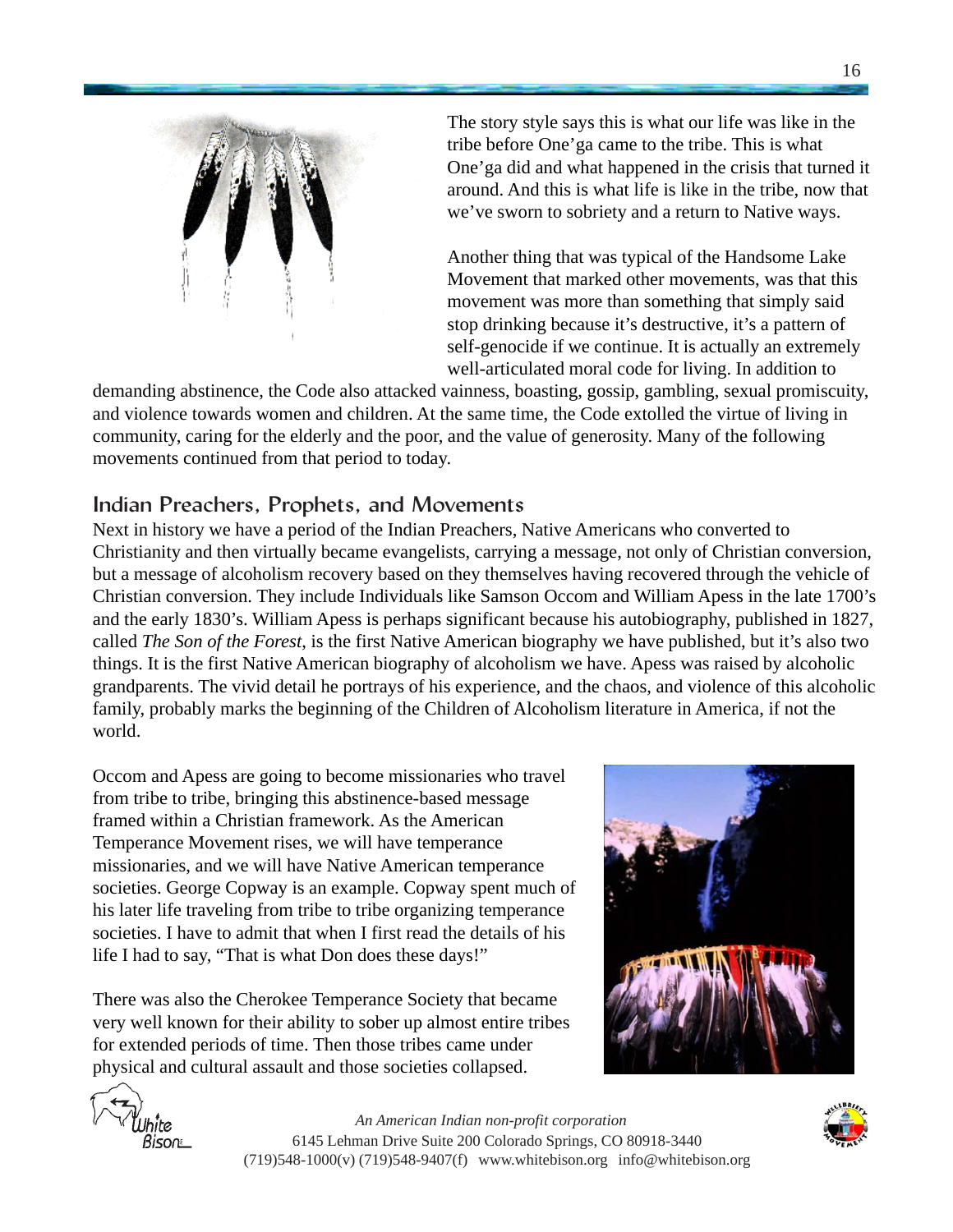There are additional prophet movements. There is the Shawnee Prophet Movement that occurs between 1805 and 1811. This arose from a neardeath experience in which someone appeared to have died, and 24 hours later awakes with the message. And the message is that Native people must reject alcohol and all other European trappings, returning to Native traditions. We have the Kickapoo prophet of the 1830's who sobered up not only a large number of the Kickapoo, but also a number of the surrounding tribes. After this, as we move into the late 1800's, we begin to get Nativist religious movements, including the Indian Shaker Church. We get the peyotism of the 1870's spreading from Mexico that formalizes in

the organization of the Native American Church in 1918. We also see other movements and ceremonies specifically organized by someone out of a crisis of alcoholism that will play a role in initiating or strengthening sobriety for many. These include the Ghost Dance Movement, and traditions like the Sun Dance, Gourd Dance, and the Sweat lodge.

These movements and traditions provided a number of key things. They provided a Nativist rationale for radical abstinence from alcohol. They framed the context of abstinence not only in personal terms, but it was really about survival of the people. They framed the act of abstinence as a political as well as a personal act. They built in the fact that sobriety was a representation of Indianness. They built in rituals of grieving related to personal and tribal losses. They built in value systems like the Red Road, the Peyote Way, and the Code of Handsome Lake. They also built in models for community action and resistance against alcohol.

To summarize, alcohol recovery is a living reality in Native communities and has been for more than 250 years.

## Become Visible in Recovery!

Now there is a larger recovery advocacy movement in the United States, and we, as that larger movement are saying that the ravages of alcoholism and addiction are unbelievably visible in all of our communities. Unfortunately, recovery becomes virtually invisible. When people go back to jail for their umpteenth time, that is incredibly visible. The person who, through recovery and sobriety, drops out of that visibility and becomes unseen within the society, is invisible. One of the things that the recovery advocacy movement is saying to all of us is this: It is time that a vanguard of recovering people and their families stood up in this culture and announced our presence.

The movement is saying that everyone in this society knows somebody in recovery. The problem is, they don't know they are in recovery. For example, attitudes towards cancer and the kind of stigma attached to conditions like cancer did not change in this culture until we reached critical mass where everybody knew somebody in recovery from cancer. They knew somebody who survived cancer and had done so for five years. We are arguing out of this new recovery advocacy movement that the same is true for







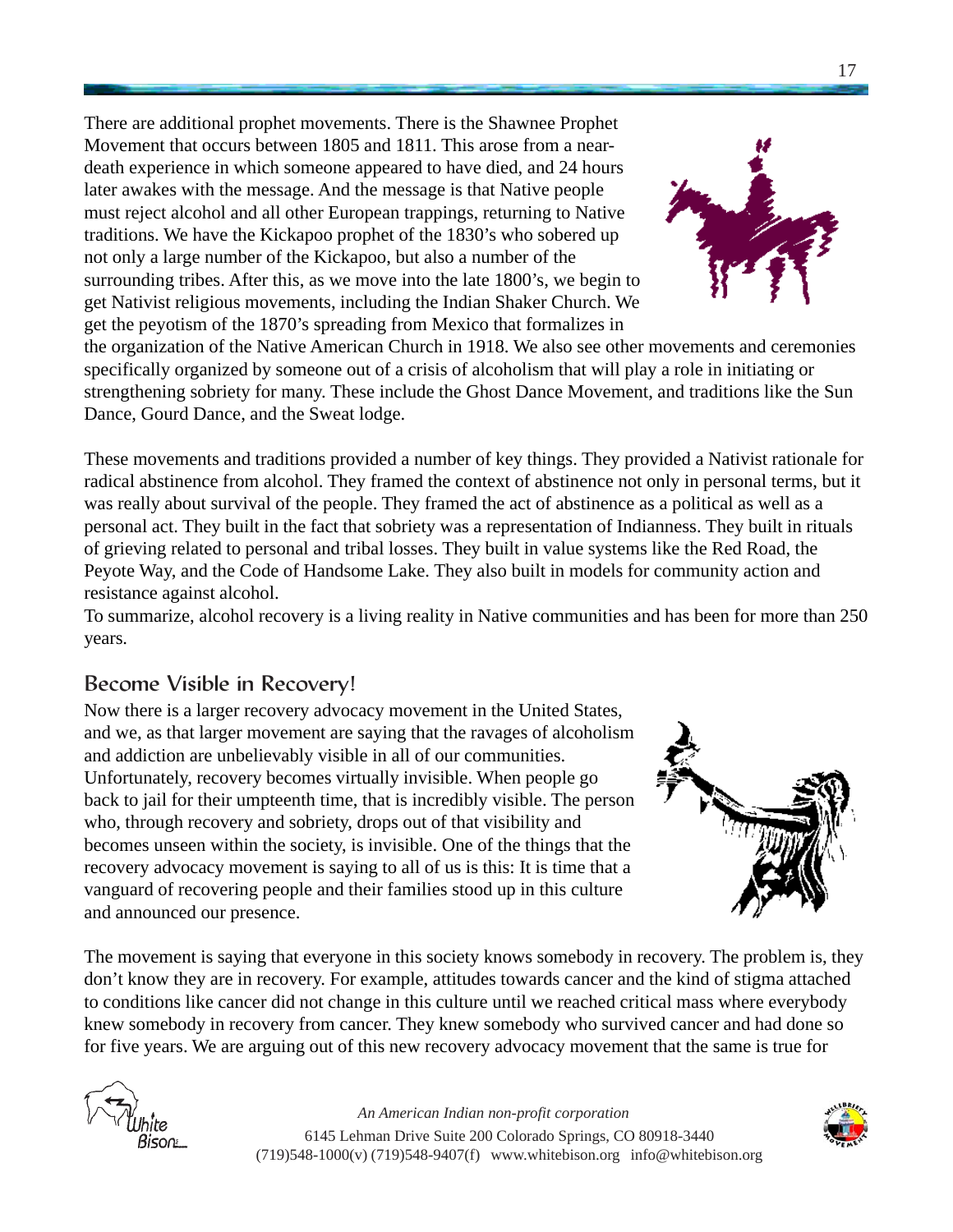

alcoholism. We need to begin to offer ourselves as living proof to this culture that there are permanent solutions to alcoholism and drug addiction. We need to do that, in particular, in Native communities where the story of resistance and the story of resilience and recovery has been suppressed for so long.

I think it is also time to give credit to Native communities where that credit is due. The very birth of the idea of the Wounded Healer, the notion that somebody has survived an

experience or condition and who may offer something special in the healing of others experiencing that condition, comes from within Native culture. It's time we began to credit Native America for their role in the history of sobriety-based support structures.

This is not an aged, musty history. The history of recovery, the history of resilience, the history of the resistance I am describing is very much alive today. It is alive in the continuity of those earlier movements. It is alive in the Native American Church today, in the Indian Shaker Church, and in the Longhouse religions. It is vibrantly alive in the current Wellbriety Movement. It is evident with the rise of AA within Native communities following the Second World War, and the growing Indianization AA, NA and Al-Anon in those communities.

There are new recovery-based cultural and religious revitalization movements popping up around the country, with the Wellbriety Movement being the connecting tissue for those movements. The most effective and enduring solutions to Native alcohol problems have for more than 300 years come from within those communities. Efforts to solve these problems from outside Native communities have inadvertently contributed to the very hopelessness out of which alcohol problems in those communities thrive. Historically, the solutions emerge out of the very heart of Native culture. The community IS the treatment



center. We will help heal those cultures so there is no space for alcohol and drug problems, nor interpersonal violence within those cultures. The history of resistance and recovery within Native American tribes is a testimony of cultural forces of prevention and healing that continue to constitute powerful but underutilized forces in the resolution of alcohol and other drug problems.





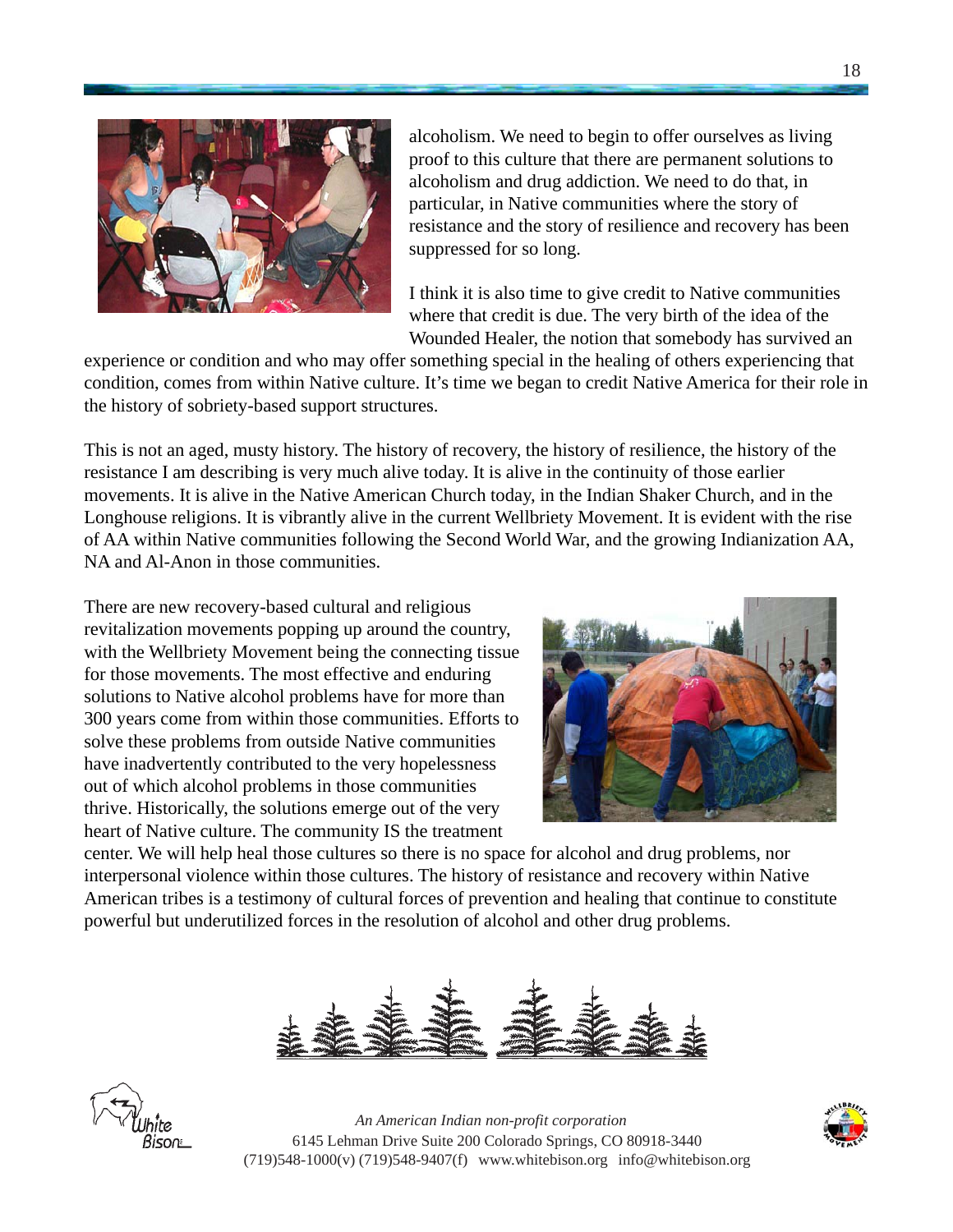# **WHE CENTER FOR THE WELLBRIETY MOVEMENT**

# Recovery Resources for the Wellbriety Movement www.whitebison.org

**Center for the Wellbriety Movement:** The White Bison website at www.whitebison.org serves as a center for Wellbriety. At this location, individuals can apply to become Firestarters, find dates for upcoming trainings, purchase resources from the Online Store, keep informed about the Wellbriety Movement through the Wellbriety! Online Magazine, participate in weekly chat room conversations, post messages on the discussion board, or find links to resources for grant writing, recovery, treatment and prevention resources, and sign up for the daily Meditations with the Native American Elders.

**National Native American Coalition for Wellbriety**: As part of the expansion of the Wellbriety Movement, White Bison is inviting Native American organizations that provide treatment, prevention or recovery resources and services to become part of a coalition to create a VOICE for the Native American community. We believe that we would have more influence as a coalition than as individual organizations.

**National Native American Wellbriety Month:** Each September is National Native American Wellbriety Month. During this time, we ask that each community sign a proclamation recognizing the importance of recovery and Wellbriety as a part of is overall community policies and programs. We also encourage each community to implement activities such as Wellbriety Runs, powwows, panels, speakers, and potlucks in honor of Wellbriety.

**Wellbriety Online! Magazine** features interviews with Elders, stories of recovery, presentations from conferences and many other inspiring topics and themes to help you with your recovery journey. There are also stories about the Four Journeys of the Sacred Hoop in the *Wellbriety Online! Magazine*.

**Online Store:** Where you can purchase additional recovery resources including the following book: *Red Road to Wellbriety: In the Native American Way* This culturally appropriate recovery book was designed and developed by peers in the Native American recovery community. It contains teachings that will help individuals implement their own journey to wellness and sobriety. Many use it as a textbook to accompany the Medicine Wheel and 12 Steps program.

**Discussion Board and online Talking Circle:** Stay connected! Share your story and your experiences with others by posting notes in the Discussion Board or by joining the weekly Talking Circle on line.